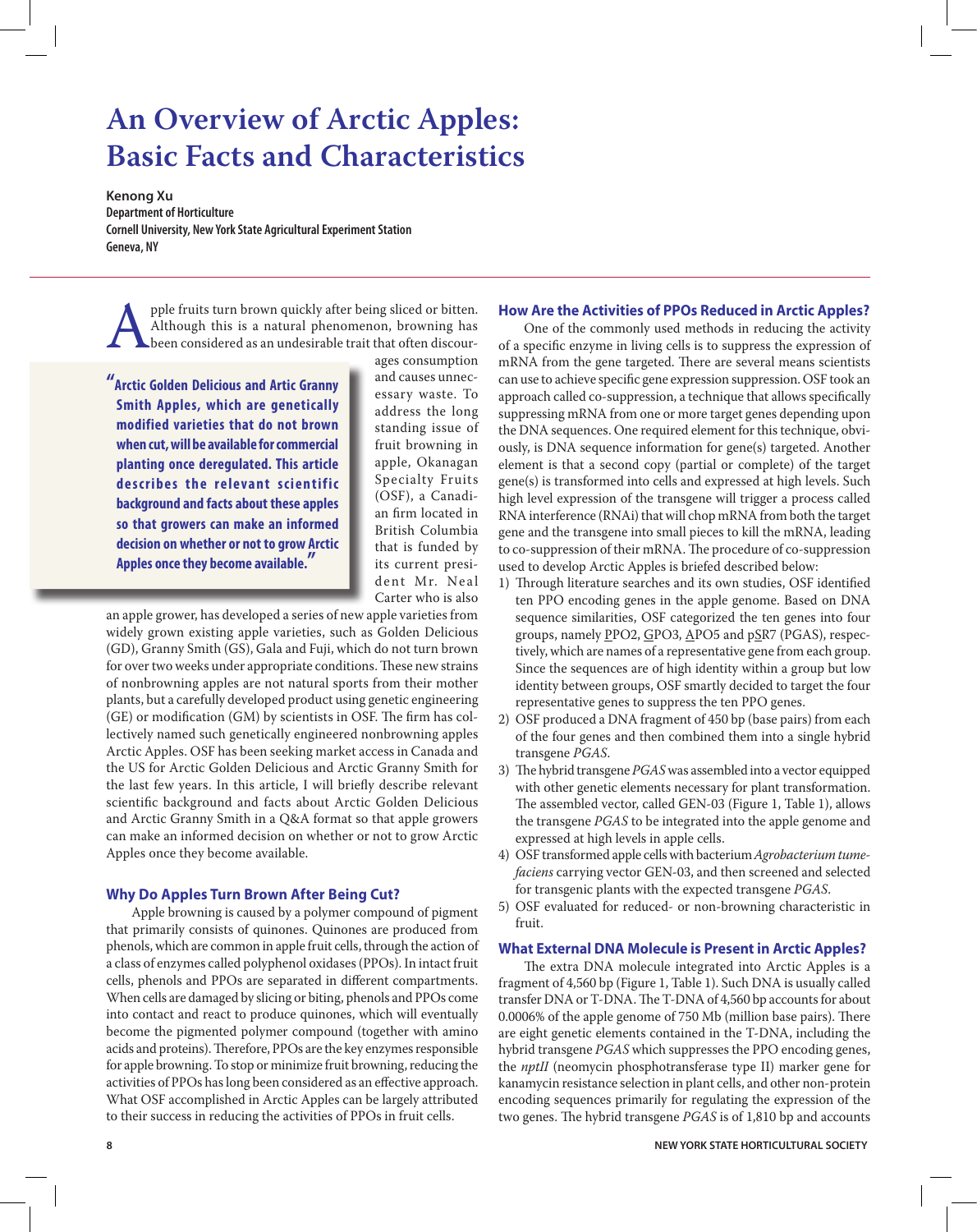

**Figure 1. Diagram of vector GEN-03 (adapted from Carter (2012)). The DNA segment (T-DNA) from LB to RB containing the hybrid transgene PGAS is indicated. Size and function of each genetic element in the T- DNA are noted in Table 1. NptIII is a kanamycin and neomycin resistant gene and used as a selection marker in bacterial cells. OriV is a genetic element necessary for vector replication in bacterial cells.**

for 39.7% of the T-DNA integrated in Arctic Apples. As mentioned previously, transgene *PGAS* was directly derived from the apple genome. Gene *nptII* is of 980 bp (making up 21.5% of the T-DNA) and exists in a range of soil micro-organisms naturally. The gene confers resistance to antibiotics kanamycin and neomycin that have limited use in medicine nowadays. The sources of other elements are either plant bacterium (*A. tumefaciens*) or plant virus (cauliflower mosaic virus).

## **What Percentage of the Activities of PPOs Are Suppressed in Arctic Apples?**

The activities of PPO are reduced significantly in Arctic Apples (Table 2). Compared with their non-transgenic controls, Arctic Apples showed 76% - 82% of reduction in PPO activities in leaves and 90% - 91% of reduction in mature fruit. Such high percentage reductions in PPO activities in mature fruit directly explain why Arctic Apples show little browning.

## **Where is the NPTII Protein (Resistant to Kanamycin) Detected in Arctic Apples?**

The NPTII protein concentrations were analyzed in leaves and in mature fruit (Table 3). In leaves, the protein was detected with much higher concentration in Arctic Apples than in non-transgenic controls (GD and GS). In mature fruit, however, the protein was detected at a low concentration identical across all samples regardless of transgenic or non-transgenic, suggesting that the NPTII protein is not detectable in mature fruit of Arctic Apples. (For growers and consumers, the non-detectable NPTII protein in mature fruit alleviates the concern on the NPTII protein intake if Arctic Apples are consumed.)

# **How do Arctic Apples Differ from Their Non-transgenic Mother Varieties?**

The most visible difference of Arctic Apples from their nontransgenic mother varieties is nonbrowning when being cut. Fruit slices of Arctic Apples can be stored for over two weeks without turning brown in a Ziploc bag in the fridge. Most apple varieties,

#### **NEW YORK FRUIT QUARTERLY . VOLUME 21 . NUMBER 3 . FALL 2013 9**

#### **Table 1. Size and function of genetic elements in the T-DNA present in Arctic Apples1**

| Genetic<br>Element | <b>Size</b><br>(Kb) | <b>Function and Source</b>                                                                                                                |
|--------------------|---------------------|-------------------------------------------------------------------------------------------------------------------------------------------|
| LB                 | 0.15                | A left border from plant bacterium Agrobacterium<br>tumefaciens                                                                           |
| <b>PNOS</b>        | 0.31                | A transcription promoter from A. tumefaciens                                                                                              |
| nptll              | 0.98                | Neomycin phosphotransferase type II gene<br>resistance to kanamycin and neomycin and used as<br>selection marker in plant tissue culture. |
| TNOS(1)            | 0.26                | A transcription terminator from A. tumefaciens                                                                                            |
| PCAMV35s           | 0.65                | A transcription promoter from cauliflower<br>mosaic virus                                                                                 |
| PGAS               | 1.81                | The co-suppression transgene designed to<br>suppress apple PPO genes                                                                      |
| TNOS(2)            | 0.26                | A transcription terminator from A. tumefaciens                                                                                            |
| <b>RB</b>          | 0.14                | A right border from A. tumefaciens                                                                                                        |
| <b>Total</b>       | 4.56                |                                                                                                                                           |

<sup>1</sup> According to Carter (2012);

#### **Table 2. Relative suppression of PPO activities in Arctic Apples<sup>1</sup>**

| <b>Arctic Apples</b>       | Organ                                    | <b>PPO Suppressed (%)</b> |
|----------------------------|------------------------------------------|---------------------------|
| Arctic Golden Delicious    | Leaves<br>Immature fruit<br>Mature fruit | 82<br>94<br>91            |
| <b>Arctic Granny Smith</b> | Leaves<br>Immature fruit<br>Mature fruit | 76<br>ND<br>90            |

<sup>1</sup> According to Carter (2012); ND: Not determined

#### **Table 3. PresenceofproteinNptIIinleaves andmature fruit of Arctic Apples1**

| <b>Protein Nptll<sup>2</sup></b> |        |                     |  |
|----------------------------------|--------|---------------------|--|
| Group                            | Leaves | <b>Mature fruit</b> |  |
| Arctic Golden Delicious 5.0      |        | 0.1                 |  |
| <b>GD</b> Control                | 0.0    | 0.1                 |  |
| <b>Arctic Granny Smith</b>       | 3.8    | 0.1                 |  |
| <b>GS Control</b>                | 0.1    | 0.1                 |  |

<sup>1</sup> According to Carter (2012); <sup>2</sup> expressed as ng (Protein NptII)/ g (fresh weight)

including Golden Delicious and Granny Smith, become brown in minutes or hours after being sliced. 'Cortland', an apple variety known most for its slow browning rate, would show moderate browning in 24 hours after being sliced. The nonbrowning characteristic of Arctic Apples retains in juice as well, making their juice color close to that of the fruit flesh. Since Arctic Apples are genetically engineered with an insertion of the T-DNA of 4,560 bp, the genome of Arctic Apples is slightly larger (by 0.0006%) than that of non-transgenics. As there are two genes in the transformed T-DNA segment, Arctic Apples have two genes more than their non-transgenic mother varieties.

## **How Similar are Arctic Apples to Their Non-transgenic Mother Varieties in Performance and Nutrition?**

OSF evaluated a number of important traits of Arctic Applesin comparison with their non-transgenic mother varieties in field trials conducted in Washington and New York States. They did not find any significant differences in these traits when compared correspondingly in pairs. The traits evaluated include 1) agronomic performance,